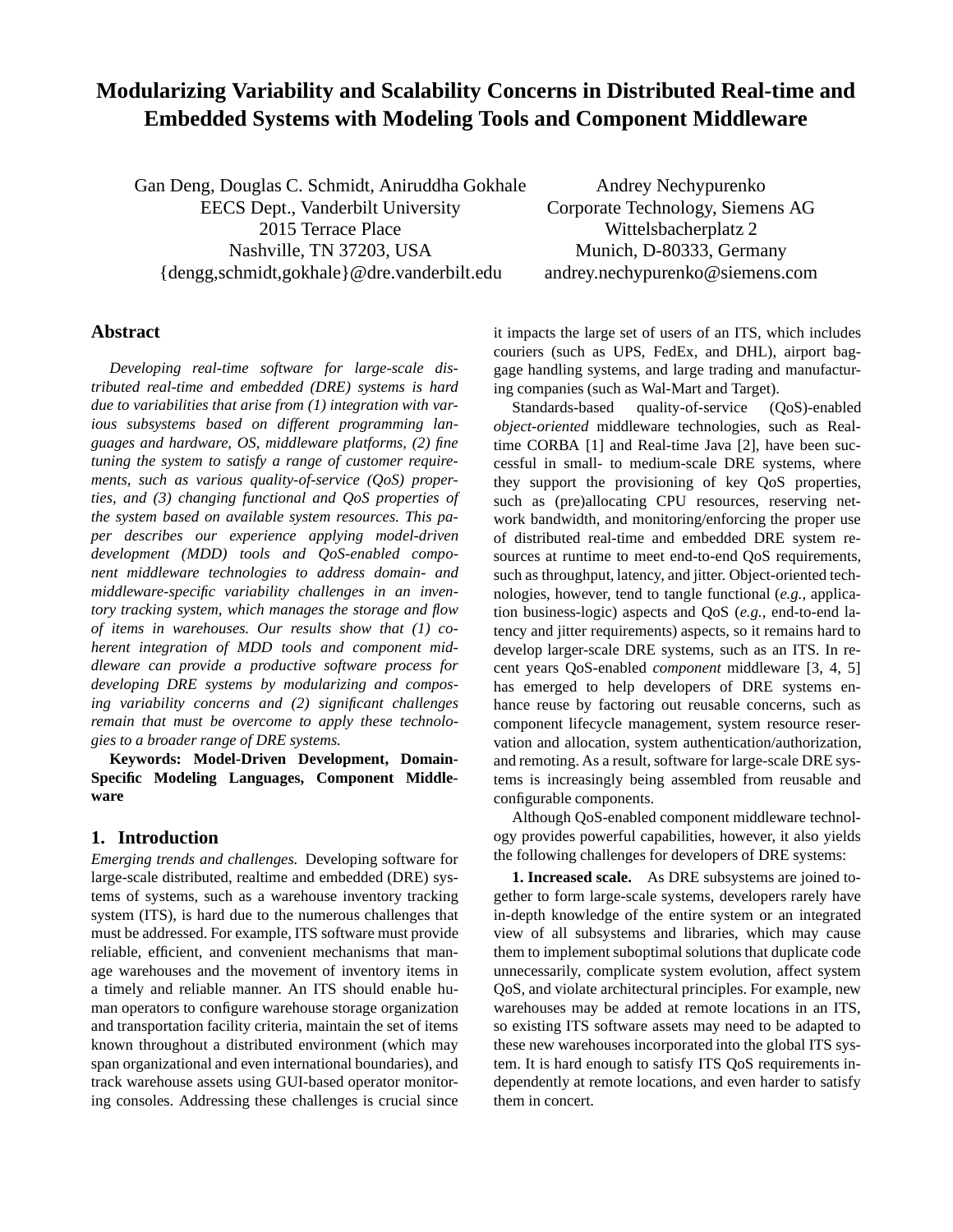**2. Increased variability.** Additions to the features of the system and/or availability of better implementations of the same type of systems can further increase functional and QoS variability. For example, new types of warehouse transportation facilities, such as forklifts or cranes, with sophisticated features and timeliness requirements may be introduced in a warehouse, hence requiring appropriate changes in the ITS software. It is hard to accommodate these changes within individual components without complicating the solution and affecting the overall QoS of the entire system. To maximize software reuse and productivity, therefore, increased scale and variability must be addressed by more effectively combining technologies and tools that support system configuration and integration.

*Promising approach* → *Integrating model-driven development and QoS-enabled component middleware.* A promising way to alleviate the challenges of DRE system scale and variability described above is to integrate model-driven development (MDD) [6, 7, 8, 9] techniques with QoS-enabled component middleware. MDD helps resolve key software development challenges by combining (1) *domain-specific modeling languages* (DSMLs), whose type systems formalize the application structure, behavior, and requirements within a particular domain, such as software defined radios, avionics mission computing, and warehouse inventory tracking. DSMLs are described using *metamodels* that define the relationships among concepts in a domain and precisely specify the key semantics and constraints associated with these concepts and (2) *model transformations and code generation* that help automate repetitive, tedious, and errorprone tasks in the software lifecycle to ensure the consistency of software implementations with analysis information associated with functional and QoS requirements captured by structural and behavioral models.

In prior work, we developed the *Component-Integrated ACE ORB* (CIAO) [4], which is a QoS-enabled component middleware platform that combines Lightweight CORBA Component Model (CCM) [3] features (such as standard mechanisms for specifying, implementing, packaging, assembling, and deploying component instances) with Real-time CORBA features [1] (such as thread pools, portable priorities, synchronizers, priority preservation policies, and explicit binding mechanisms). A key part of CIAO is the *Deployment And Configuration Engine* (DAnCE) [10], which implements the OMG Deployment and Configuration (D&C) specification [11] to help developers deploy and configure pre-built components and component assemblies. We also developed an MDD toolsuite called *Component Synthesis using Model Integrated Computing* (CoSMIC) (www.dre.vanderbilt.edu/cosmic), which is an integrated collection of DSMLs that support the specification, analysis, development, configuration, deployment,

and evaluation of component-based DRE systems. To evaluate how well the integration of QoS-enabled component middleware and MDD tools helps resolve the scale and variability challenges described above, we developed an ITS case study that provides logistics support to manage the flow of items and assets in and across warehouses in a distributed and timely manner.

This paper presents our experience gained and lessons learned while integrating MDD and QoS-enabled component middleware to address two key variability concerns in designing the ITS: (1) warehouse configuration and management concerns and (2) component management, assembly, QoS configuration, and deployment concerns.

#### **2. Overview of the ITS Case Study**

#### **2.1. ITS Component Architecture**

Figure 1 illustrates the components that form the core implementation and integration units of our ITS case study. Some ITS components (such as the OperatorConsole) expose interfaces to end users, *i.e.*, ITS operators. Other components (such as TransportationUnit) represent hardware entities, such as cranes, forklifts, and belts. Database management components (such as ItemRepository and StorageFacility) expose interfaces to manage external backend databases (such as those tracking items inventory and storage facilities). Finally, the sequences of events within the ITS is coordinated by control flow components (such as the WorkflowManager and StorageManager).



**Figure 1. ITS Subsystems and Key Components**

The capabilities shown in Figure 1 are used in the context of their associated ITS subsystems as follows: (1) the *Warehouse Management subsystem* consists of a set of high-level functionality and decision making components that calculate the destination location, (2) The *Material Flow Control subsystem* executes high-level decisions calculated by the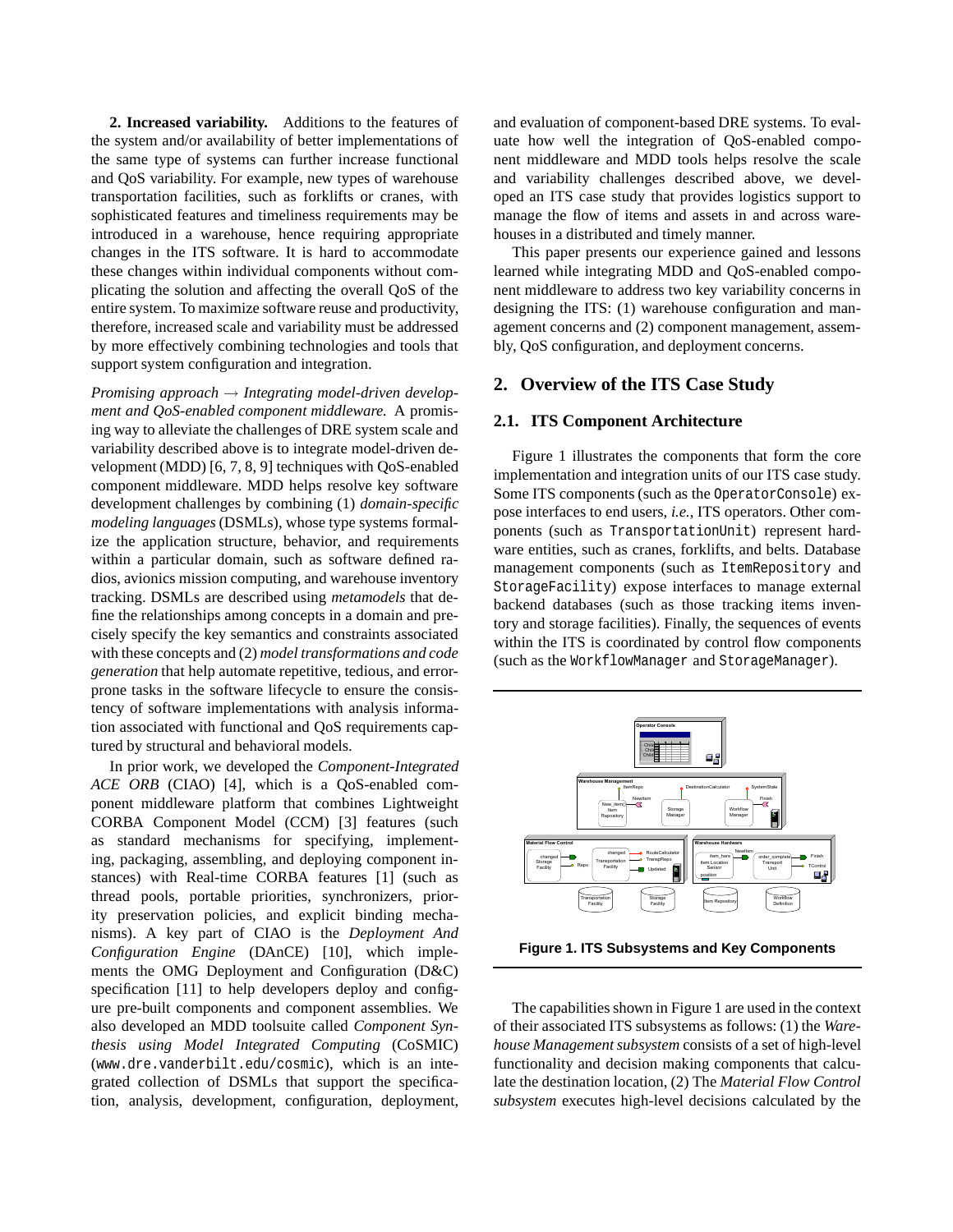Warehouse Management subsystem to deliver items to the destination location, *e.g.*, it (re)calculates routes, schedules transportation facilities, and reserves storage facilities, (3) the *Warehouse Hardware subsystem* handles physical devices, such as sensors and transportation units (*e.g.*, belts, forklifts, cranes, and pallet jacks) that correspond to various component types, such as ItemLocationSensor and TransportUnit.

The functionality of the ITS subsystems shown in Figure 1 can be monitored and controlled by one or more OperatorConsole components, and all persistence concerns are handled via databases. The Material Flow Control subsystem requires high throughput for continuously refreshed data and soft real-time processing for regular tasks such as monitoring warehouse good delivery activities. For example, Material Flow Control subsystem need to continuously refresh and collect the geographical location data of good items as well as certain transportation units. Components in the Warehouse Hardware subsystem require hard real-time deadlines for certain processing tasks, such as hardware process control. For example, an automatic crane system is a hard real-time system because a delayed signal may cause hardware failure or damage. To make development more rapid and flexible, our ITS architecture is implemented using the CIAO/DAnCE QoS-enabled component middleware and the CoSMIC MDD tools described in Section 1 to separate the application business logic from system deployment and configuration concerns.

#### **2.2. Scale and Variability in the ITS Case Study**

Although the ITS component architecture described in Section 2.1 are present in most warehouses, there may be significant differences in customer needs, warehouse specific requirements, task specific QoS requirements, and integration with other subsystems. Implementing an ITS properly therefore requires a thorough understanding of the scalability and variability manifested in the system. For example, the warehouse automation hardware and software infrastructure is often supplied by multiple vendors who select different hardware and software platforms and tools. The resulting heterogeneity yields integration and deployment challenges over an ITS lifetime since various components may be removed or replaced by components from other vendors, which often requires system-wide reconfiguration of system resources to ITS components to improve overall system QoS.

In general, variabilities resulting from different warehouse configurations, hardware/software platforms, and QoS requirements yield much diversity in ITS implementations, particularly for large-scale warehouses that consists of thousands of software/hardware components. An ITS could have a diverse set of characteristics and QoS requirements including – but not limited to – high throughput of continuously refreshed data, hard real-time deadlines associated with periodic processing, well defined computational paths traversing multiple components, soft real-time processing of regular tasks, and operator display and control requirements.

# **3. Resolving ITS Challenges by Integrating MDD Tools and Component Middleware**

This section describes how we applied the CoSMIC MDD tools and CIAO/DAnCE QoS-enabled component middleware to help simplify and automate the ITS development challenges described in Section 2. We describe the key problems faced when addressing these challenges, present our solutions, and evaluate these solutions in the context of the ITS case study.

# **3.1. Addressing ITS Warehouse Configuration Concerns**

A key challenge in ITS design is to provide a generic, reconfigurable architecture that can be deployed rapidly in different warehouse configurations or redeployed to adapt to reconfiguration needs of existing warehouses. The proper configuration of an ITS depends heavily on the physical layout of transportation facilities and storage facilities of a warehouse. The warehouse physical layout configuration design should therefore enable timely delivery of messages across ITS components, since the "logical" connections of ITS CCM components must map to "physical" layout of a warehouse. The layout information that is specified during the warehouse design phase should be amenable to changes both before and after the warehouse is deployed.

*Problem:* Ad hoc*, tightly coupled warehouse design.* ITS developers have historically relied on *ad hoc* approaches (*i.e.*, manually writing programs from scratch) to (1) create software components that correspond to transportation facility units and (2) populate physical warehouse layout configurations into databases. Moreover, they often hard code such information using third-generation programming languages or scripts, which overly couples their solutions to particular warehouse configurations and technologies. Such tight couplings make an ITS software product hard to evolve after the initial deployment since changes in the warehouse configuration require modification, reverification, recompilation, and redeployment throughout the code.

*Solution: A DSML for warehouse configuration.* To address the problems described above, we developed the *Warehouse Modeling and Generation Language* (WMGL). WMGL is a DSML in CoSMIC that represents warehouse structures and behaviors as visual models that allow developers to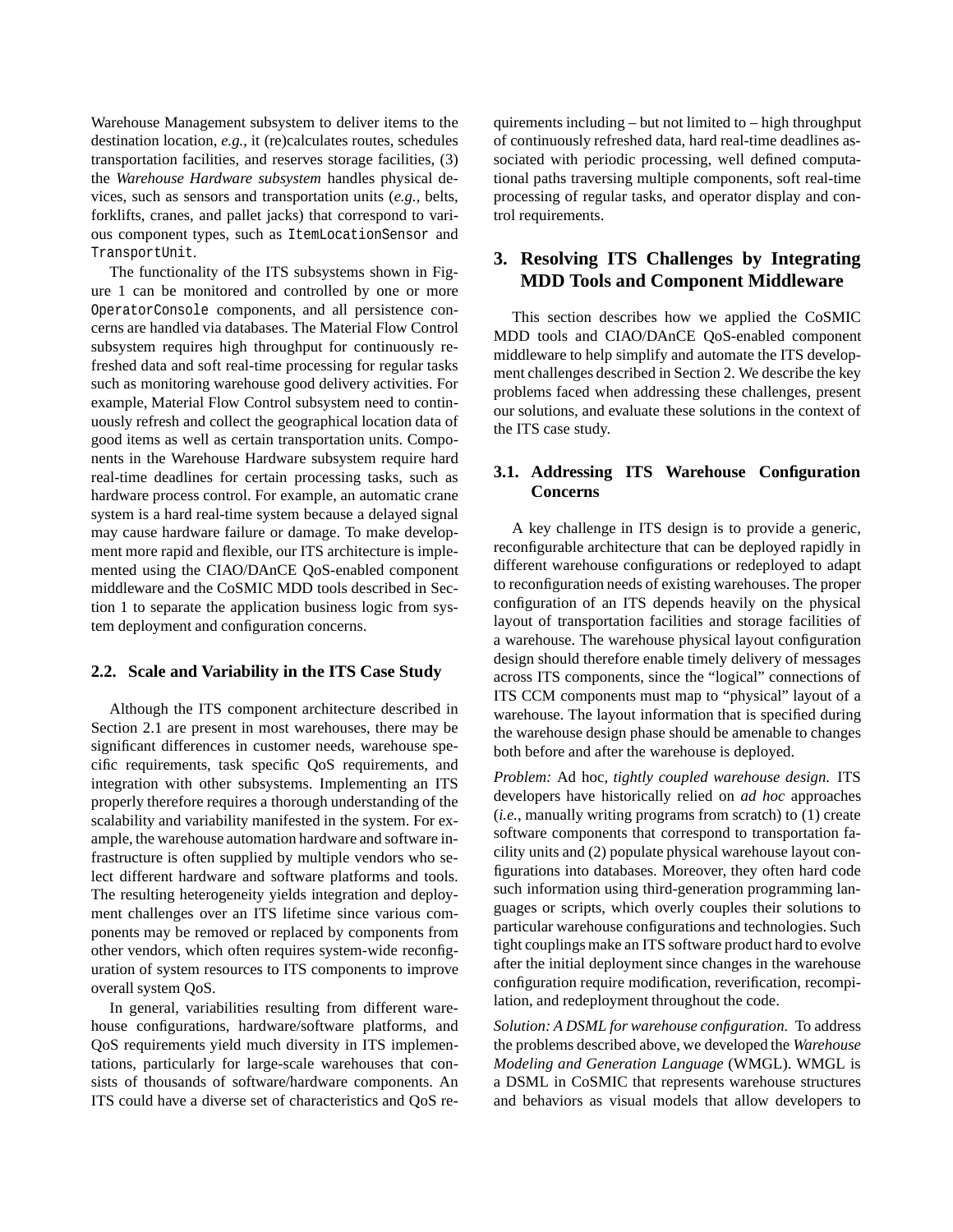depict and manipulate the transportation facility network, which includes position information (*e.g.*, the physical location and reachable areas) and properties (*e.g.*, the type, capacity and toxicity of items each transportation unit could transport in the network). WGML can also be used to depict and manipulate the available storage facilities, which include their physical position information and properties (*e.g.*, storage capacity and type of items they can store).

By capturing the physical position information of the transportation facilities and storage facilities in visual models, WMGL can deduce the topology of the warehouse automatically and generate a warehouse connectivity graph, which is a directed weighted graph that represents the connectivity among transportation facilities and storage facilities. The WorkflowManager component can then apply any pluggable customized path finding algorithm on this graph to determine the optimal transportation path to transfer a particular item from a source (*e.g.*, loading dock or gate) to its destination (*e.g.*, a storage unit). Whenever the warehouse is reorganized or a new transportation facility or storage facility is added, the graph can be (re)generated automatically from the model, and all other information associated with such changes are updated automatically.



**Figure 2. A Warehouse Configuration in WMGL**

We built WMGL using Microsoft Visio since it supports a wide range of sophisticated graphics capabilities, an embeddable programming environment that enables developers to build custom tools, and integration with popular database management systems, such as Oracle and MySQL. Figure 2 illustrates a Visio screenshot of a partial ITS WMGL model, where warehouse model elements are available from the left-side master panel and the rightside panel contains a drawing that represents a warehouse configuration consisting of two moving angle belts, three cranes, four storage racks, two fork lifts and two gates.

Modeling a warehouse in WMGL involves drawing the concrete warehouse physical structure and then adding customized properties (such as capacity, size, etc) to transportation and storage facilities model elements. Warehouse modelers can also specify the reachable range of particular transportation units (*e.g.*, forklifts and cranes) visually and define various properties (*e.g.*, capacity, heating or cooling) of storage locations.

One benefit of WMGL is its ability to validate locationrelated constraints automatically to ensure that the physical layout and configuration of the warehouse is valid at designtime, rather than runtime. For example, when a crane is positioned over a storage location, the WMGL model interpreter can ensure that the crane is capable of reaching all the storage cells of the location. When warehouse modelers mistakenly model a transportation facility or a storage facility that is isolated from the rest of the warehouse transportation facility network, the WMGL model checker will emit a warning.

Different domain-specific concerns captured by WMGL can be extracted from the model and used to generate code artifacts that ITS components based on CIAO can subsequently use to populate the databases, construct the warehouse connectivity graph, and initialize the backend databases by using generic database access libraries, such as the Open Database Connectivity (ODBC) Template Library (OTL). After running the WMGL model interpreter, the ITS can proceed with component deployment and configuration process described in Section 3.2.

### **3.2. Addressing ITS Component Deployment and Configuration Concerns**

As discussed in Section 2, our ITS case study uses the CIAO QoS-enabled component middleware. CIAO introduces new complexities, however, that stem from the need to deploy component assemblies into the appropriate DRE system target nodes while simultaneously initializing and configuring components to enforce end-to-end QoS requirements of component assemblies. Below, we discuss how CoSMIC's MDD tools resolve key deployment and configuration challenges that arose when developing our ITS case study using CIAO.

**3.2.1. Simplifying ITS Deployment and Configuration Profile Design** Deploying an ITS product instance into a warehouse involves configuring the functional and QoS behavior of its software components and deploying them throughout the underlying hardware and software infrastructure. Like most other DRE systems, an ITS is assembled from many independently developed reusable components, as described in Section 2.2. These components must be deployed and configured so that (1) assemblies meet ITS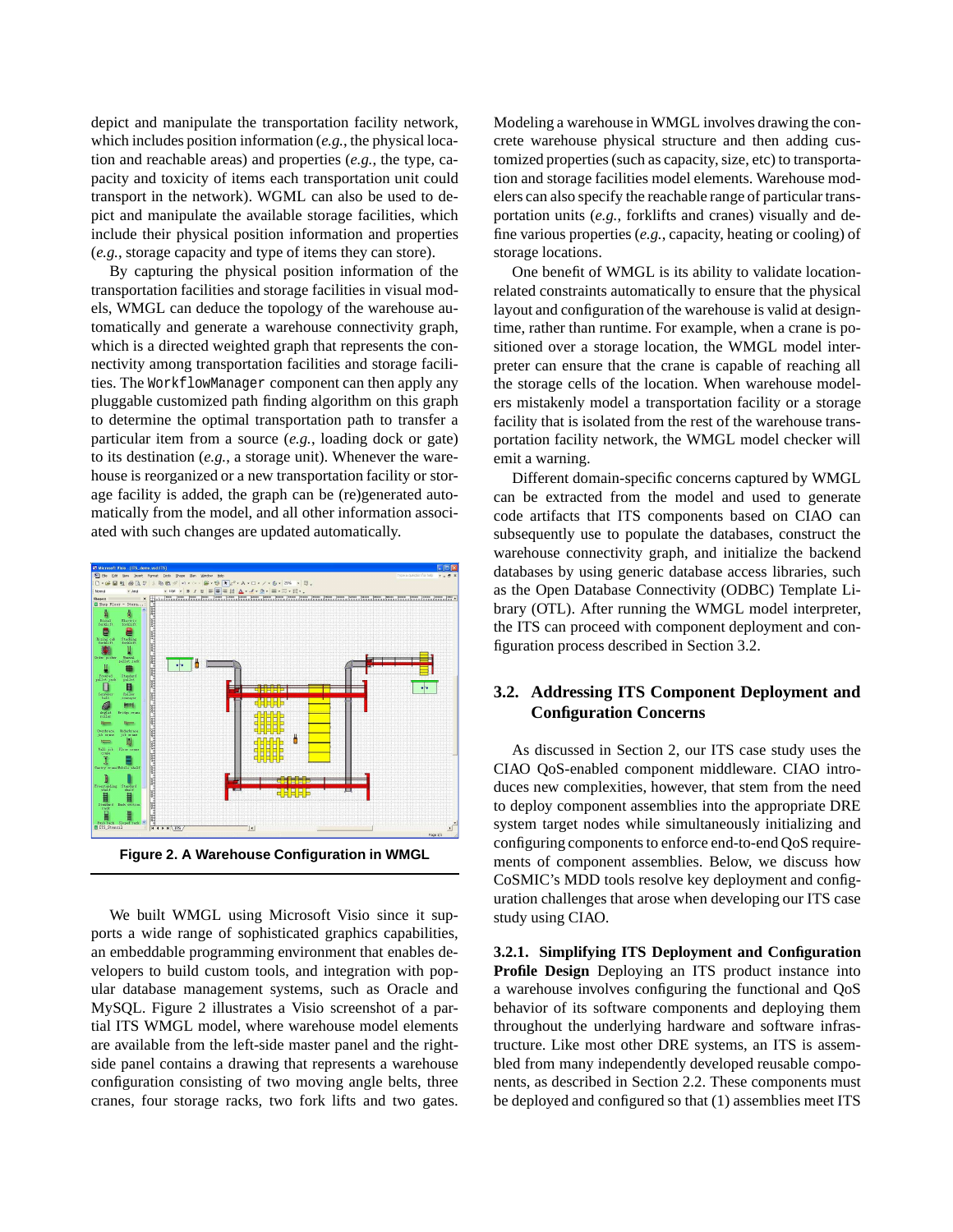operational requirements and (2) interactions between the components meet ITS QoS requirements.

Developers must address a number of crosscutting concerns when deploying and configuring component-based ITS applications, including (1) identifying dependencies between component implementation artifacts, such as the OperatorConsole component having dependencies on other ITS components (*e.g.*, the WorkflowManager component) and other third-party libraries (*e.g.*, the QT library, which is a cross-platform C++ GUI library compatible with the Embedded Linux OS), (2) specifying the interaction behavior among ITS components, (3) specifying components to configure and control various resources, including processor resources, communication resources, and memory resources, and (4) mapping ITS components and connections to the appropriate nodes and networks in the target environment where the ITS will be deployed.

*Problem: Ad hoc deployment and configuration design for diverse system requirements.* Assemblies in large-scale DRE systems like ITS may contain thousands of components. Conventional techniques for deploying and configuring component-based systems can incur inherent and accidental complexities. Common inherent complexities involve ensuring syntactic and semantic compatibility, *e.g.*, only connecting ports of components in an ITS assembly with matching types. Common accidental complexities stem from using *ad hoc* techniques for writing and modifying middleware and application configuration files, such as handcrafting XML files describing component metadata (*e.g.*, the hundreds of connections between components in ITS assemblies), which are very large, even for relatively simple groups of connected components. *Ad hoc* techniques are tedious and error-prone, making it hard to adapt the ITS to new deployment and configuration requirements, such as another warehouse that may have different types of transportation units or ITS operator console GUI terminals.

*Solution: MDD-based deployment and configuration of ITS components.* In our ITS project, system deployment and configuration is performed via the *Platform-Independent Component Modeling Language* (PICML) [12], which is a DSML in the CoSMIC toolsuite that works together with the DAnCE middleware to implement the OMG D&C specification [11]. PICML provides capabilities to handle complex component engineering tasks, such as multi-aspect visualization and manipulation of components and the interactions of their subsystems, component deployment planning, and hierarchical modeling and generation of component assemblies. PICML itself uses the *Generic Modeling Environment* (GME) [13], which is a metaprogrammable development environment for building and processing visual DSMLs.



**Figure 3. Partial PICML Assembly Model for ITS**

PICML's metamodel and model interpreter enforce constraints defined by semantic rules associated with component assemblies. Its metamodel defines static semantic rules that determine valid connections between components. PICML's model interpreters ensure the dynamic semantics of models specified by users, *e.g.*, they can analyze models for various well-formedness properties and synthesize code for components and their XML descriptors that convey metadata needed by DAnCE.

In the context of ITS, a major cause of missed deadlines is *priority inversions*, where lower priority requests access a resource at the expense of higher priority requests. Priority inversions must be prevented or bounded since they can cause some critical paths in the ITS system to miss their deadlines. To reduce priority inversions, we use PICML to configure Real-time CORBA policies [14] of the ITS component instances, which include (1) processor resources via priority mechanisms, thread pools, and synchronizers, for real-time components with fixed priorities, (2) communication resources via protocol properties and explicit bindings to server objects using priority bands and private connections, and (3) memory resources via bounding the size of request buffers and thread pools.

As shown in Figure 3, the PICML-generated metadata includes the list of implementation artifacts associated with each component instance, the list of connections between the different component instances, the organization of the application into different levels of hierarchy, and the default properties with which each component instance is initialized. This metadata is used by DAnCE to drive the deployment of the complete ITS applications, as explained in Section 3.2.2.

**3.2.2. Automating ITS Deployment Process to Ensure QoS Requirements** Deployment is the sequence of activities that occurs between (1) the acquisition of software and its associated configuration and deployment metadata and (2) the actual execution of software in a target environment based on the acquired software and associated metadata. Likewise, configuration is the process of mapping known variations in the application requirements space to known variations in the middleware and application software so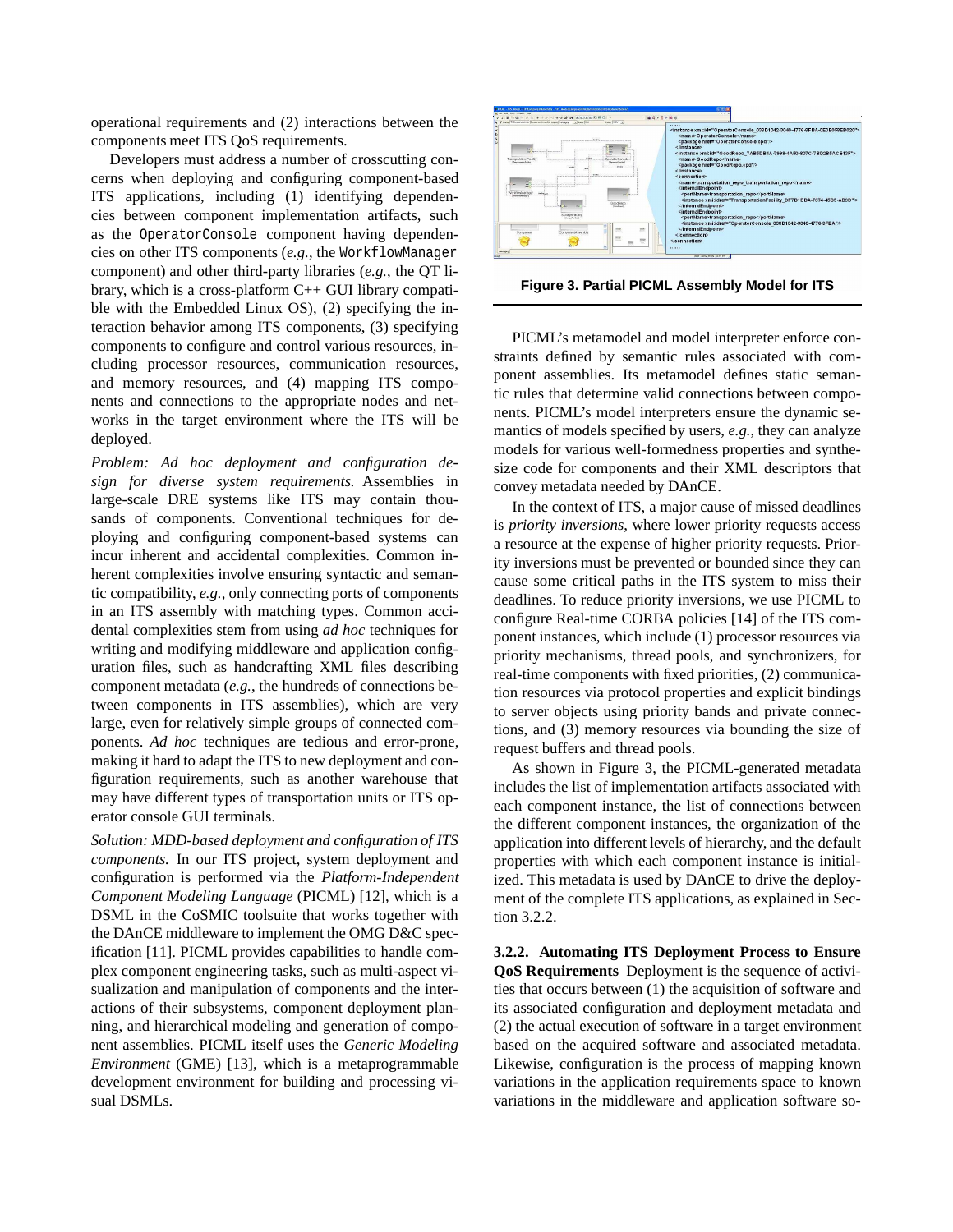lution space. To complete the deployment and configuration of an ITS application, DAnCE uses the metadata generated by PICML (Section 3.2.1) to describe the concerns from multiple actors and combines them in the target environment to enforce overall system QoS requirements.

To deploy an ITS assembly, ITS developers must perform four tasks based on the deployment profile, including (1) *preparation*, which places ITS software packages into component software repositories [15], (2) *installation*, which downloads ITS components to component server processes that run in each node in the target environment, including embedded system nodes used to host TransportUnit components and PC nodes that host other types of ITS components, such as WorkflowManager and Operator-Console, (3) *configuration*, which customizes QoS properties of components and containers on each node, and (4) *launching*, which connects the ports of ITS components that are distributed throughout the target environment and initiates system execution.

*Problem:* Ad hoc *deployment mechanisms for variable ITS deployment requirements.* In large-scale DRE systems, the deployment process must consider QoS requirements (such as low latency and bounded jitter) throughout the lifecycle. Components, containers, and component servers must therefore be deployed in accordance with real-time QoS properties by (1) specifying middleware configurations parameters (such as client request optimization options) and (2) setting the QoS policy options provided by the underlying middleware into semantically consistent configurations. For instance, whenever a ConveyorBelt component's hardware fails, the ITS should notify the Workflow-Manager in real-time to minimize/avoid damage. Likewise, ITS ConveyorBelt and Crane components may need to be collocated with WorkflowManager in some assemblies to minimize latency.

The existing OMG D&C specification does not support real-time QoS policies. Moreover, QoS-enabled object-oriented middleware, such as Real-time CORBA and Real-time Java, do not adequately separate real-time policy configurations from application functionality, which yields tightly coupled deployment mechanisms, which makes deployment artifacts and effort hard to reuse, *e.g.*, there is no easy way to reconfigure a warehouse to accommodate the variability. It is therefore hard for ITS developers to configure, validate, modify, and evolve their systems consistently using QoS-enabled object-oriented middleware.

*Solution: Extending the OMG D&C specification to support real-time QoS policies.* DAnCE extends the OMG D&C specification to enable the configuration of real-time QoS policies through metadata generated by PICML. The architecture of DAnCE is shown in the right side of Figure 4. This figure also shows how ITS developers can model vari-



**Figure 4. DAnCE Architecture and PICML Relationship**

ous warehouse D&C concerns via PICML, which automatically generates the corresponding D&C profile for the designated system. DAnCE then takes the generated profile and automatically deploys the system into CIAO, thereby bridging the gap between higher-level MDD tools and lowerlevel component middleware runtime platforms.

As shown in Figure 4, DAnCE provides runtime services that handle the instantiation, installation, configuration, monitoring, and termination of ITS components on the nodes of the target environment. Some services (such as ExecutionManager and DomainApplication-Manager) run at the end-to-end domain level and process global deployment plans, whereas others (such as Node-Manager and NodeApplicationManager) deploy and configure ITS components on each node. These services together manage the lifecycle of the ITS deployment process to configure component servers on the individual nodes, install components into containers, and establish connections among components.

To enforce QoS requirements, DAnCE extends the OMG D&C specification to defineNodeApplication server resource configurations, which influence end-to-end QoS behavior. Figure 5 shows the different categories of server configurationsthat can be specified using the DAnCE *server resources XML schema*, which are related to system end-toend QoS enforcement. Each server resources specification can set the following options: (1) *ORB command-line options*, which control TAO's connection management models, protocol selection, and optimized request processing, and (2) *ORB service configuration option*, which specify ORB resource factories that control server concurrency and demultiplexing models. Using this XML schema, ITS system deployers can specify their desired ORB configurations.

ITS components are hosted in containers created by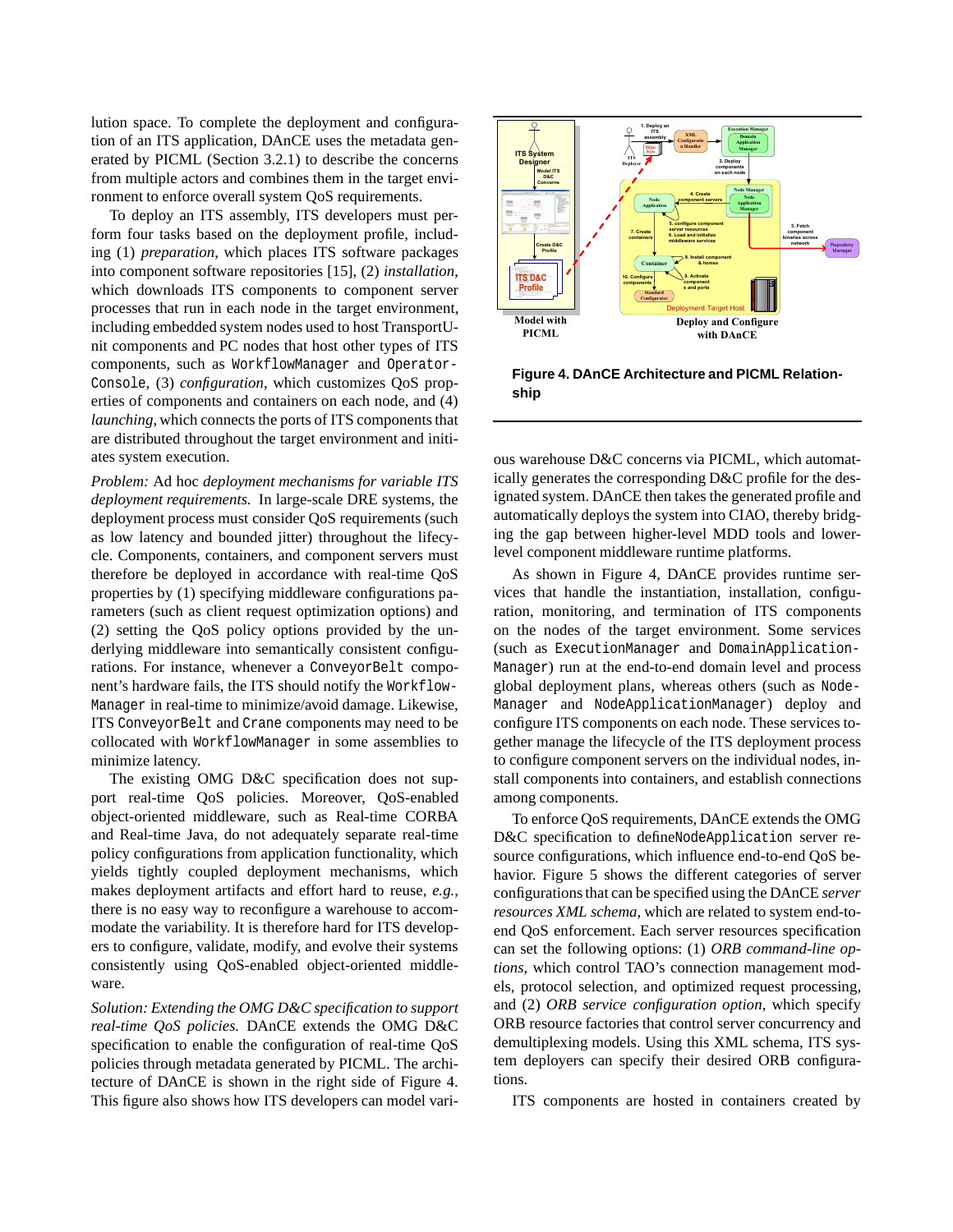

the NodeApplication process, which provides the runtime environment and resources for components to execute and communicate with other components in a component assembly. The ORB configurations defined by the *server resources XML schema* are used to configure Node-Application processes that host components, thereby providing the necessary resources for the components to operate. For example, since some ITS components, such as ItemLocationSensor and WorkflowManager, handle real-time item delivery activities they can be configured to deliver more stringent QoS requirements than other ITS components, such as low end-to-end latency delay and bounded jitter.

## **4. Related Work**

Our work on MDD extends earlier work on Model-Integrated Computing (MIC) (such as GME [13] and Ptolemy [16]) used primarily in real-time and embedded domains and Model Driven Architecture (MDA) [17] based on UML and XML used primarily in the enterprise business domain. Kennedy Carter's iUML Product Suite [18] supports the Executable UML process from textual requirements management through modeling to complete target code generation. The Rhapsody System Designer tool by I-Logix (www.ilogix.com) is based on OMG's MDA and UML 2.0 specifications and generates application code from UML models using multiple programming languages (such as C/C++, Java, or Ada) and multiple middleware platforms (such as CORBA and EJB). The tools, however, are based on OMG's UML specification, which is a *domain-independent* modeling language. In contrast, our work on CoSMIC focuses on *domain-specific* modeling languages (DSMLs) that bet-

ter unify the problem space and solution space by capturing designer intent more effectively.

The *Embedded Systems Modeling Language* (ESML) [19] provides a visual metamodeling language that captures multiple views of embedded systems, allowing a diagrammatic specification of complex models. The modeling building blocks include software components, component interactions, hardware configurations, and scheduling policies. The user-created models can be fed to analysis tools (such as AIRES, VEST, and Cadena) to perform schedulability and event analysis. Unlike our work on CoSMIC and PICML, however, ESML is platform-specific since it is customized for the Boeing Bold Stroke PRiSm QoS-enabled component model. Moreover, ESML does not support nested assemblies and the allocation of components are tied to proprietary features of the Bold Stroke component model.

Cadena [20] is a MDD tool developed with Eclipse to build component-based DRE systems, with the goal of applying static analysis, model checking, and lightweight formal methods to enhance these systems. Unlike our work on CoSMIC, however, Cadena does not support activities such as component packaging, generating deployment plan descriptors, and hierarchical modeling of component assembly, thus it introduces additional burden to DRE application developers to accomplish such tasks. We are collaborating with the Cadena team to create an integrated suite of MDD tools [21].

### **5. Concluding Remarks**

This paper describes our experiences integrating MDD tools and QoS-enabled component middleware technologies and applying them to an inventory tracking system (ITS) case study in the warehouse management domain. Some lessons learned from our work thus far include:

• *MDD tools alleviate complexities associated with component middleware.* Although component middleware elevates the abstraction level of middleware to enhance software developer quality and productivity, it also introduces new complexities. For example, the OMG Lightweight CCM [3] and Deployment and Configuration (D&C) [11] specifications have a large number of configuration points. To alleviate these complexities we applied MDD tools, such as PICML and WMGL. In our ITS case study, when component deployment plans are incomplete or must change, the effort required is significantly less than using the raw component middleware without MDD tool support since applications can evolve from the existing PICML/WMGL models. Likewise, if the warehouse model is the primary changing concern in the system (which is typical for end users), little new application code must be written, yet the complexity of the